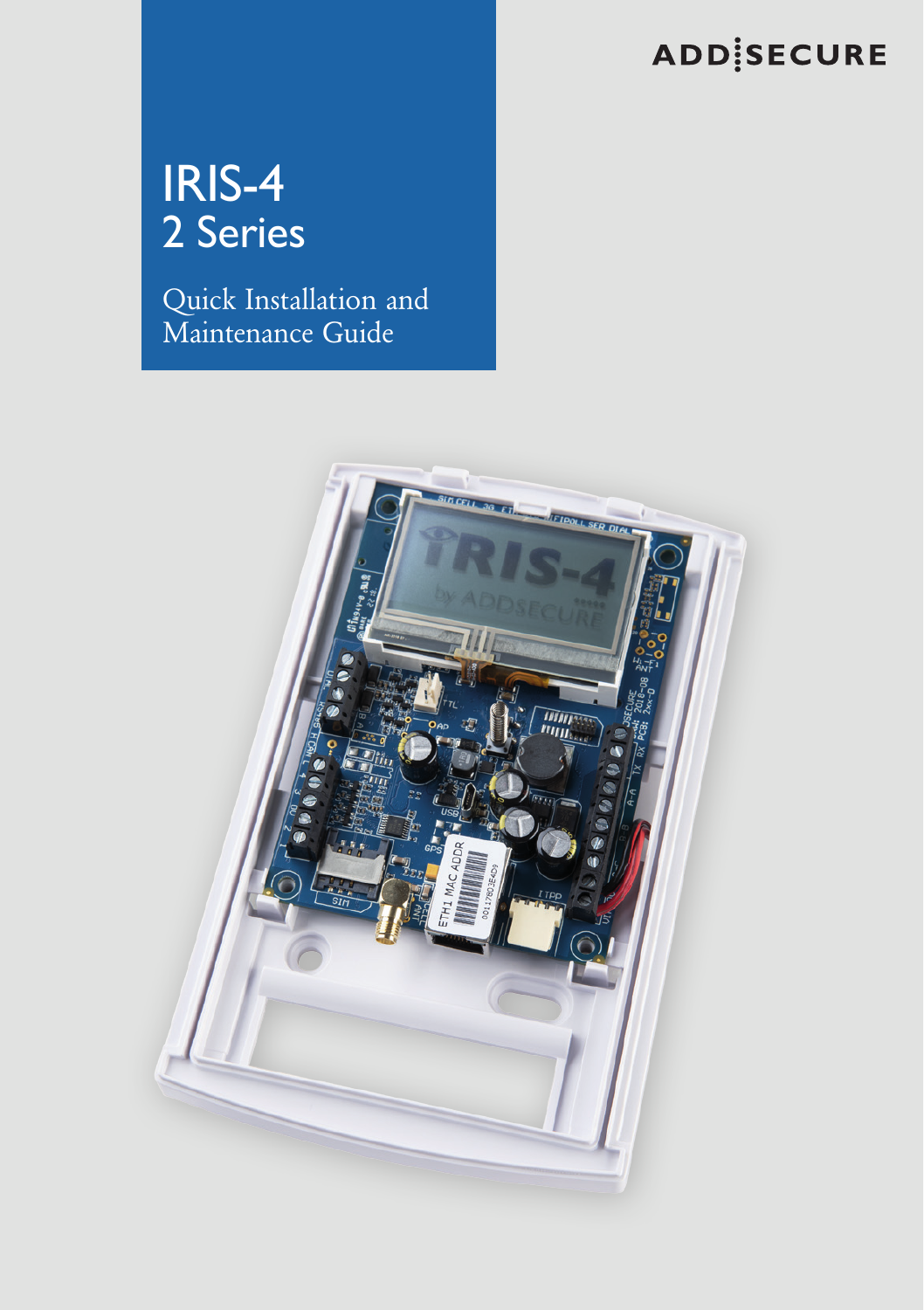# **IRIS-4<br>2 Series**

Quick Installation and<br>Maintenance Guide

### **CONTENTS**

| Ι. |      |  |  |  |
|----|------|--|--|--|
| 2. |      |  |  |  |
| 3. |      |  |  |  |
| 4. |      |  |  |  |
| 5. |      |  |  |  |
| 6. |      |  |  |  |
|    |      |  |  |  |
|    |      |  |  |  |
|    |      |  |  |  |
|    |      |  |  |  |
|    |      |  |  |  |
|    |      |  |  |  |
|    | 6.7. |  |  |  |
|    |      |  |  |  |
|    |      |  |  |  |
|    |      |  |  |  |
| 7. |      |  |  |  |
|    | 7.1. |  |  |  |
|    | 7.2  |  |  |  |
|    | 7.3  |  |  |  |
|    | 7.4. |  |  |  |
|    | 7.5. |  |  |  |
|    |      |  |  |  |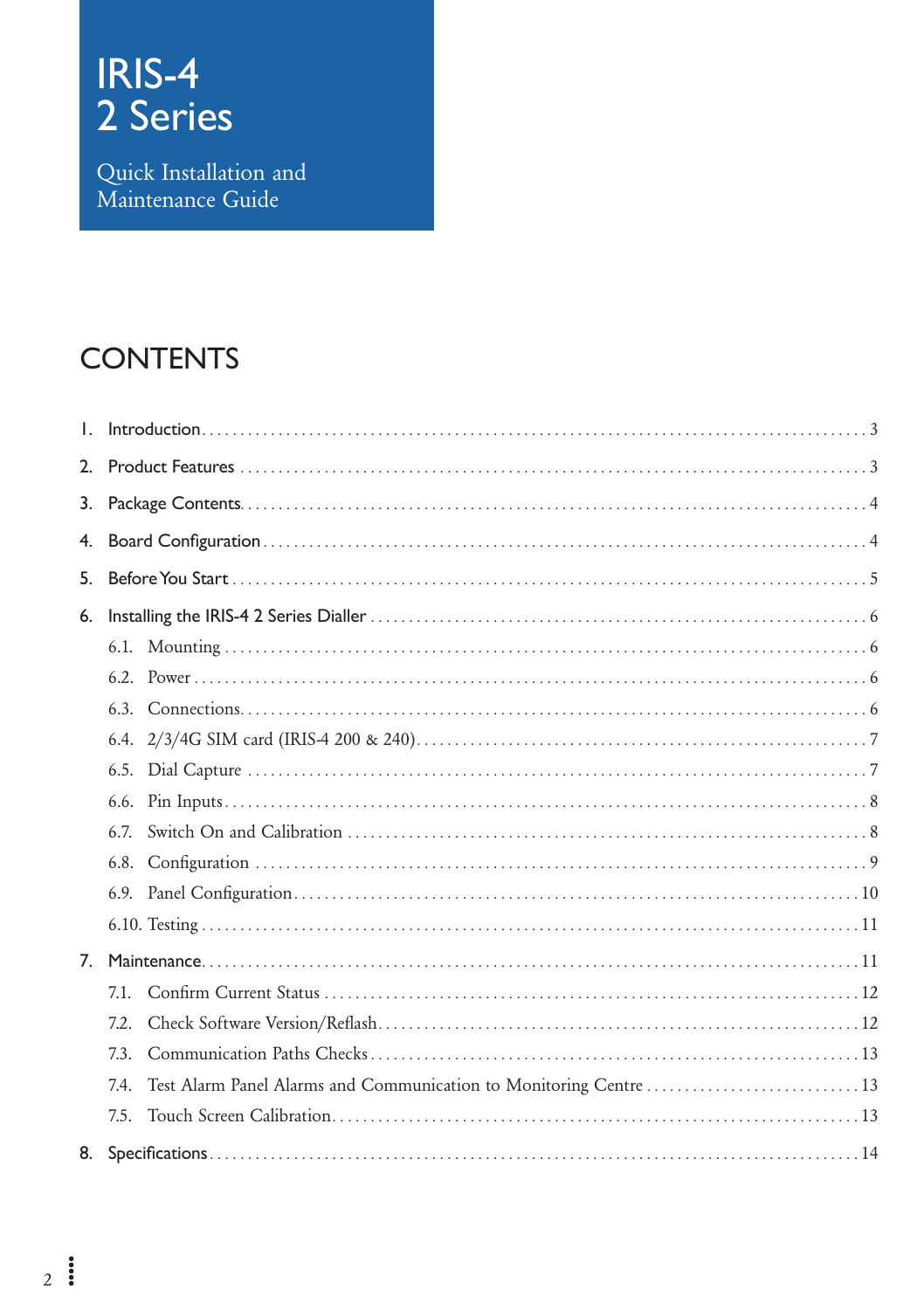### <span id="page-2-0"></span>1. Introduction

The IRIS-4 2 Series offers cost effective Alarm over IP (AoIP) for the commercial and residential sectors.

All IRIS-4 2 Series diallers are certified as suitable for all Grade 3 systems with an Alarm Transmission System (ATS) configuration up to SP6 for single path, or ATS configuration DP4 for dual path (IRIS-4 240 only).

The IRIS-4 2 Series is based on the successful IRIS Touch NG range of AoIP diallers with the same hardware and software used in all IRIS diallers; with the same level of security and features provided

to military, governments, banks and commercial industry markets.

It has a touch screen fitted as standard to allow configuration, get local alerts, and diagnostic/tests. Polling and alarm transmission are performed via the Ethernet or 2/3/4G communications to the monitoring centre using the IRIS Secure Apps monitoring software.

This manual gives a quick guide to the installation of products from the IRIS-4 2 Series. For the full engineering manual, including multi-lingual versions, please visit our website [http://www.addsecure.com.](http://www.addsecure.com)

| <b>FEATURES</b>          |                | <b>IRIS-4 2 SERIES</b> |                |  |
|--------------------------|----------------|------------------------|----------------|--|
|                          | 200            | 220                    | 240            |  |
| Fire retardant enclosure |                |                        |                |  |
| Touch screen             |                |                        |                |  |
| Ethernet                 |                | $\mathbf{1}$           | $\mathbf{1}$   |  |
| 2/3/4G                   |                |                        |                |  |
| Dial capture             |                |                        |                |  |
| Relays                   | $\overline{3}$ | 3                      | $\overline{3}$ |  |
| Inputs (Pins)            | $\overline{4}$ | $\overline{4}$         | $\overline{4}$ |  |
| Serial RS485             |                |                        |                |  |
| Serial TTL               |                |                        |                |  |
| RS232 (Basic)            |                | Basic                  |                |  |
| Text messaging           |                |                        |                |  |
| Multi language menus     |                |                        |                |  |
| VoIP & SIP services      |                |                        |                |  |

# 2. Product Features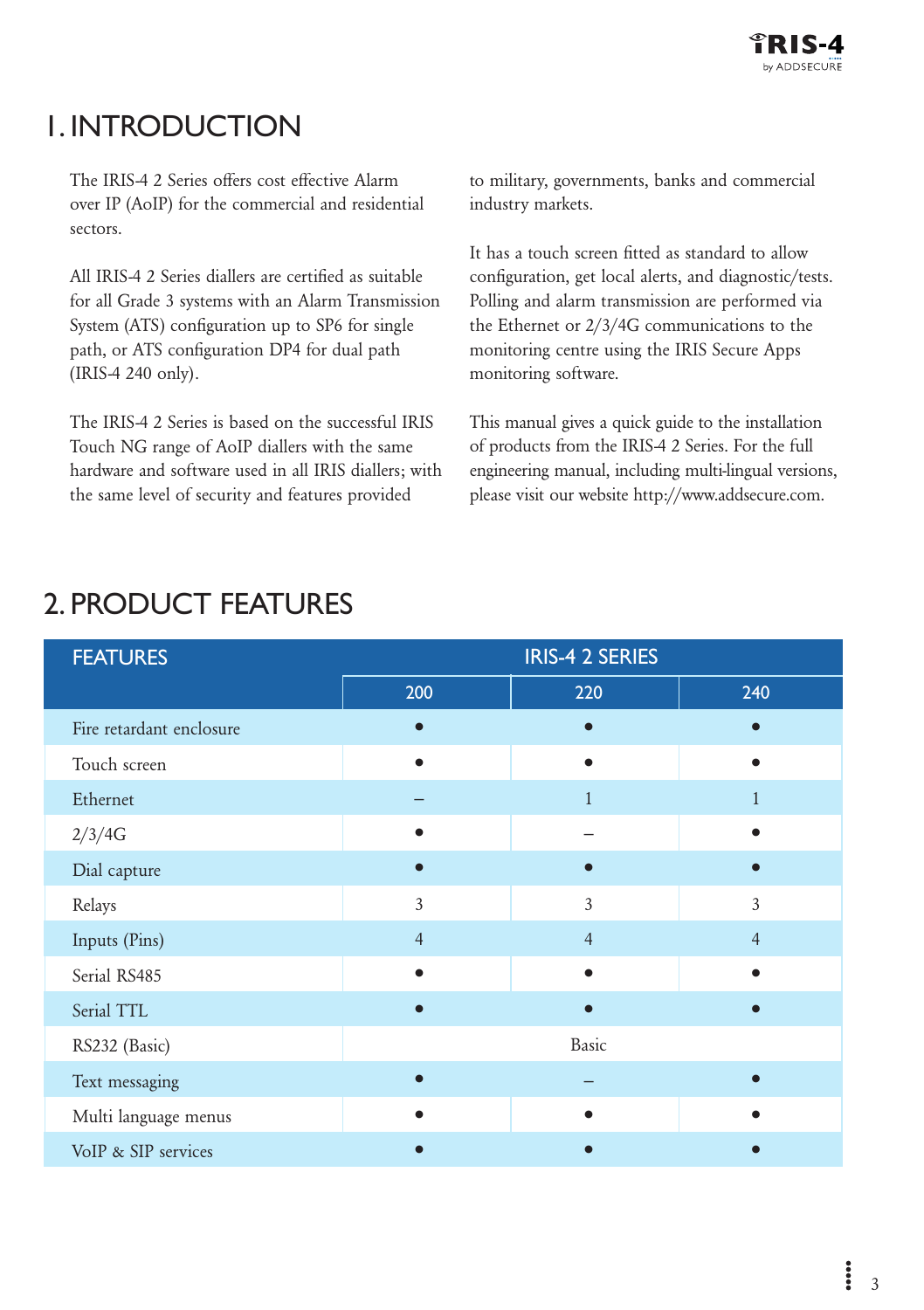<span id="page-3-0"></span>Quick Installation and Maintenance Guide

### 3. Package Contents

Contents dependent on model type:

- • Dialler board in plastic housing
- • Ethernet cable (IRIS-4 220 & 240)
- • 2/3/4G antenna (IRIS-4 200 & 240)
- Stylus for touch screen navigation
- 18kΩ sense resistor for dial capture tamper detection



#### LED Colour Indication Yellow flashing Not currently configured or indicating that there are some current faults outstanding. Yellow constant Communicating and no current faults (flickers on every poll).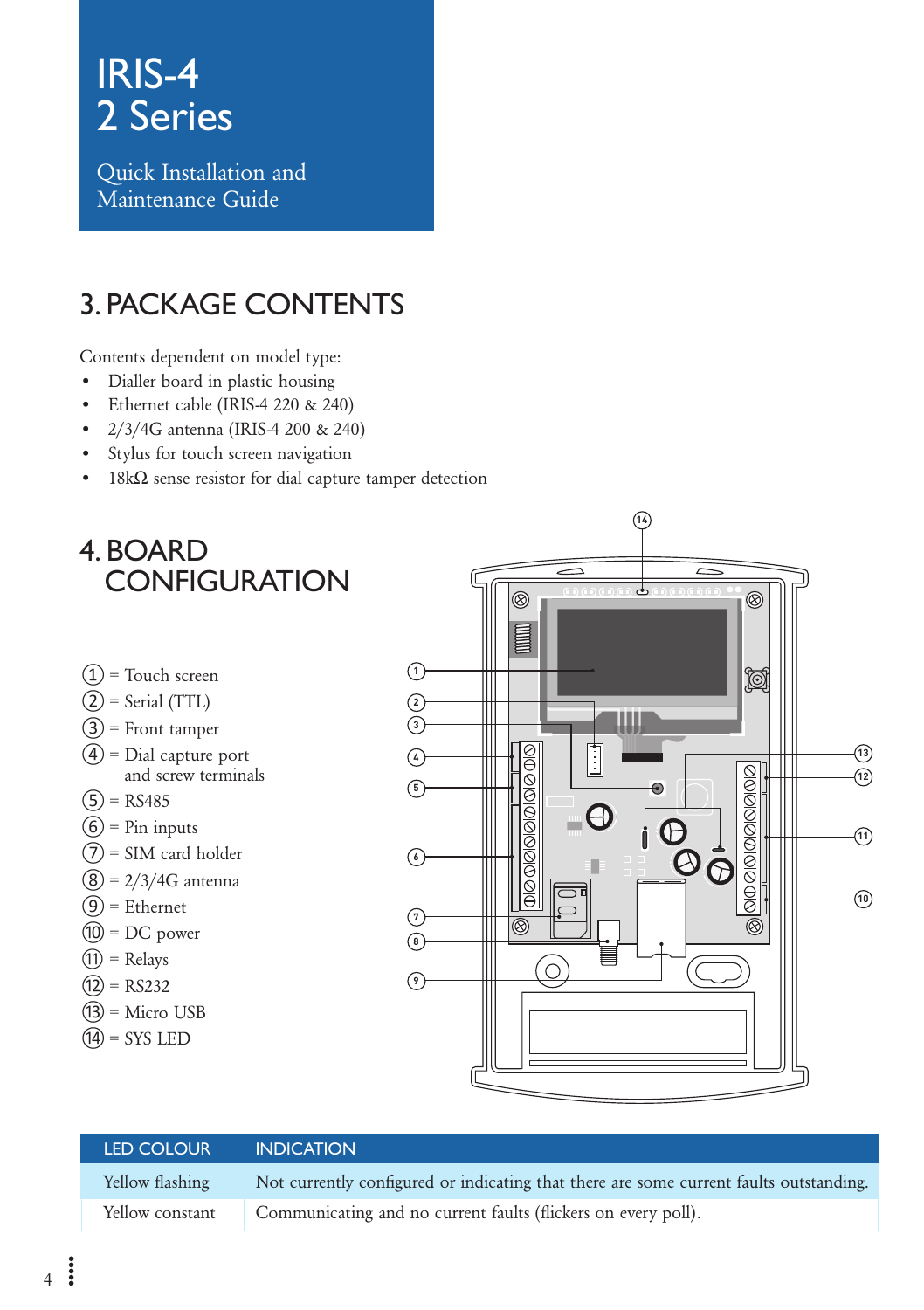## <span id="page-4-0"></span>5. Before You Start

#### Monitoring Centre (ARC)

Make sure that the monitoring centre to which the IRIS-4 2 Series device will send alarm signals is equipped with the appropriate IRIS Secure Apps receiving system. The following information should be obtained from the Monitoring Centre.

| Dialler account number:       |  |
|-------------------------------|--|
| Monitoring centre IP address: |  |

#### Ethernet Connection Details

The customer's Ethernet (LAN) network details are required in order to connect the IRIS-4 220 & 240. Obtain the following information from the customer.

| Fixed IP address or DHCP: Fixed |                                                                                                             | <b>DHCP</b> |
|---------------------------------|-------------------------------------------------------------------------------------------------------------|-------------|
|                                 | If using DHCP then the following information will not be required<br>as it will be assigned by the network. |             |
|                                 |                                                                                                             |             |
| IP address:                     |                                                                                                             |             |
| Gateway address:                |                                                                                                             |             |
| Subnet mask address:            |                                                                                                             |             |
|                                 |                                                                                                             |             |

#### 2/3/4G SIM Card and Access Point Name

If the installation uses 2/3/4G then a SIM card will be required. The IRIS-4 240 will also need to be given a 2/3/4G 'Access Point Name' (APN) and other possible configurations as shown below. Obtain these from the SIM card provider.

| Access Point Name (APN): |  |
|--------------------------|--|
| User name (USR):         |  |
| Password (PWD):          |  |
| SIM Pin:                 |  |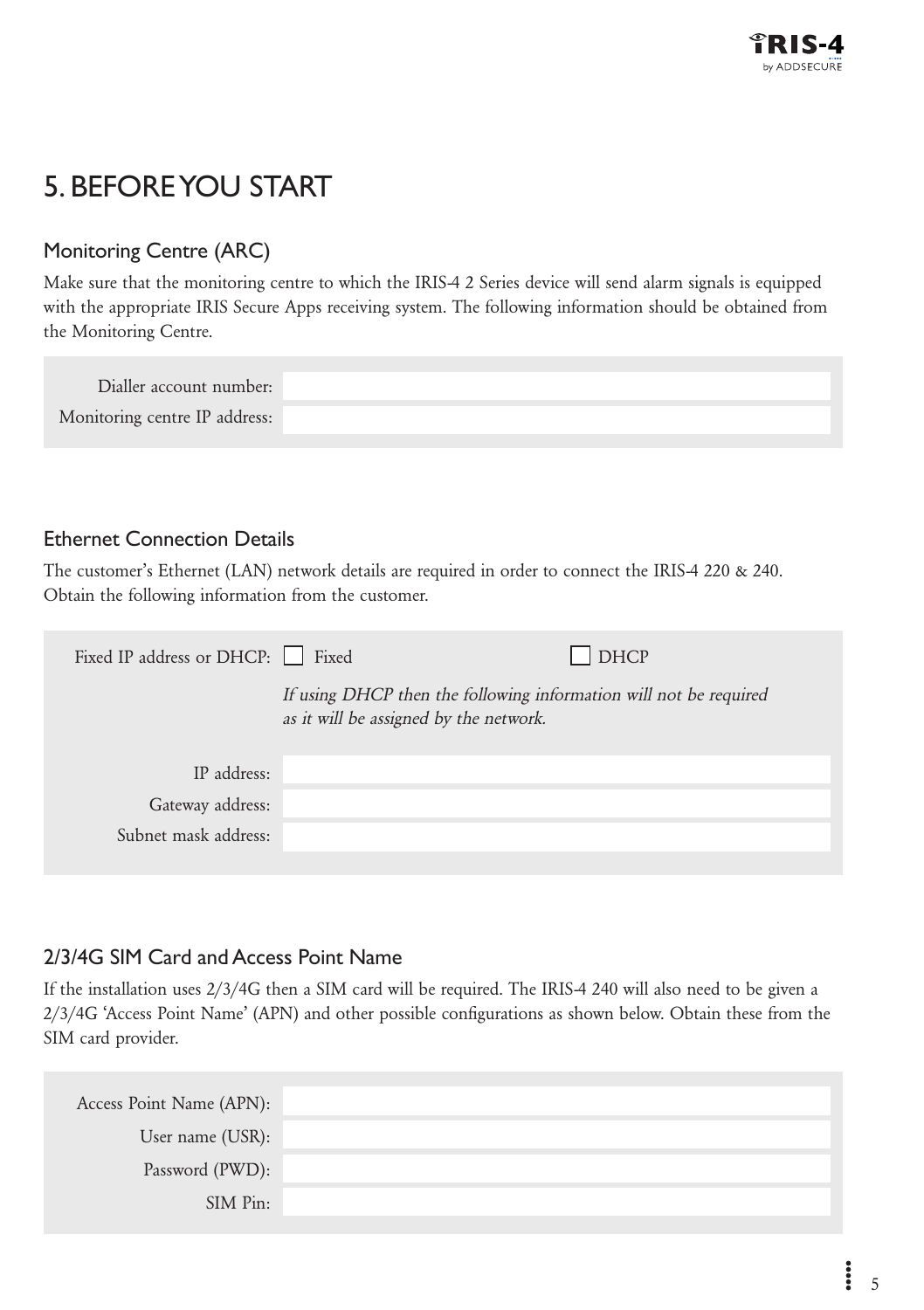<span id="page-5-0"></span>Quick Installation and Maintenance Guide

### 6. Installing the IRIS-4 2 Series Dialler

Use the following procedure to install the IRIS-4 2 Series dialler:

#### 6.1. Mounting

Choose a suitable location, taking into consideration the routing of cables: power and panel dialler interface. Remove the two case fixing screws under the slide cover and open the unit, remove the two PCB fixing screws and remove the PCB.

Position the housing on the wall and drill three holes. Feed the cables through the opening at the base of the plate, or via the 'knockouts', and secure the plate to the wall with the three screws supplied.

#### 6.2. Power

The IRIS-4 2 Series dialler can be powered using a separate or Aux 9-28V DC power supply specified to deliver a minimum 1A current using the screw terminals indicated in Section 4 "Board Configuration".

Note:

For Radio Equipment Directive compliance, the power cable must be no longer than 3 meters in length.

Fit the power cable. DO NOT APPLY POWER TO THE DIALLER UNTIL INDICATED.

#### 6.3. Connections

Connect cables to the PCB for the system as shown in Section 4 "Board Configuration".

- Ethernet enabled systems (IRIS-4 220 & 240): Connect the 'ETH' connector using the Ethernet cable to the local IP router/switch or socket that has been allocated for the LAN/WAN network IP connection.
- • 2/3/4G enabled systems (IRIS-4 200 & 240): Fit the supplied T-bar 2/3/4G antenna to the 'Cell Ant' connector but do not fix in place until after performing the 2/3/4G network scan.
- • Dial capture port (optional and for more information see section below).
- • 4 x Pin Inputs (optional and for more information see section below).

#### Optional serial connection

The following three connections are optional and depend on the panel connection method. By default, the IRIS-4 2 Series RS485 connection is for Honeywell Galaxy panels.

Note: For alternative panel manufacturers' selection, use the touch screen Installers menu – settings to select the option required. Please contact AddSecure for further details or download the full panel installation manual available from [http://www.addsecure.com.](http://www.addsecure.com)

- RS485 currently available for Honeywell Galaxy data bus (Alarms and Upload/download) or Risco ProSys bus (Upload/download) connections (optional).
- Serial TTL (optional).
- RS232 screw terminal (optional).

For more details on the cable requirements/connections please see details on next page.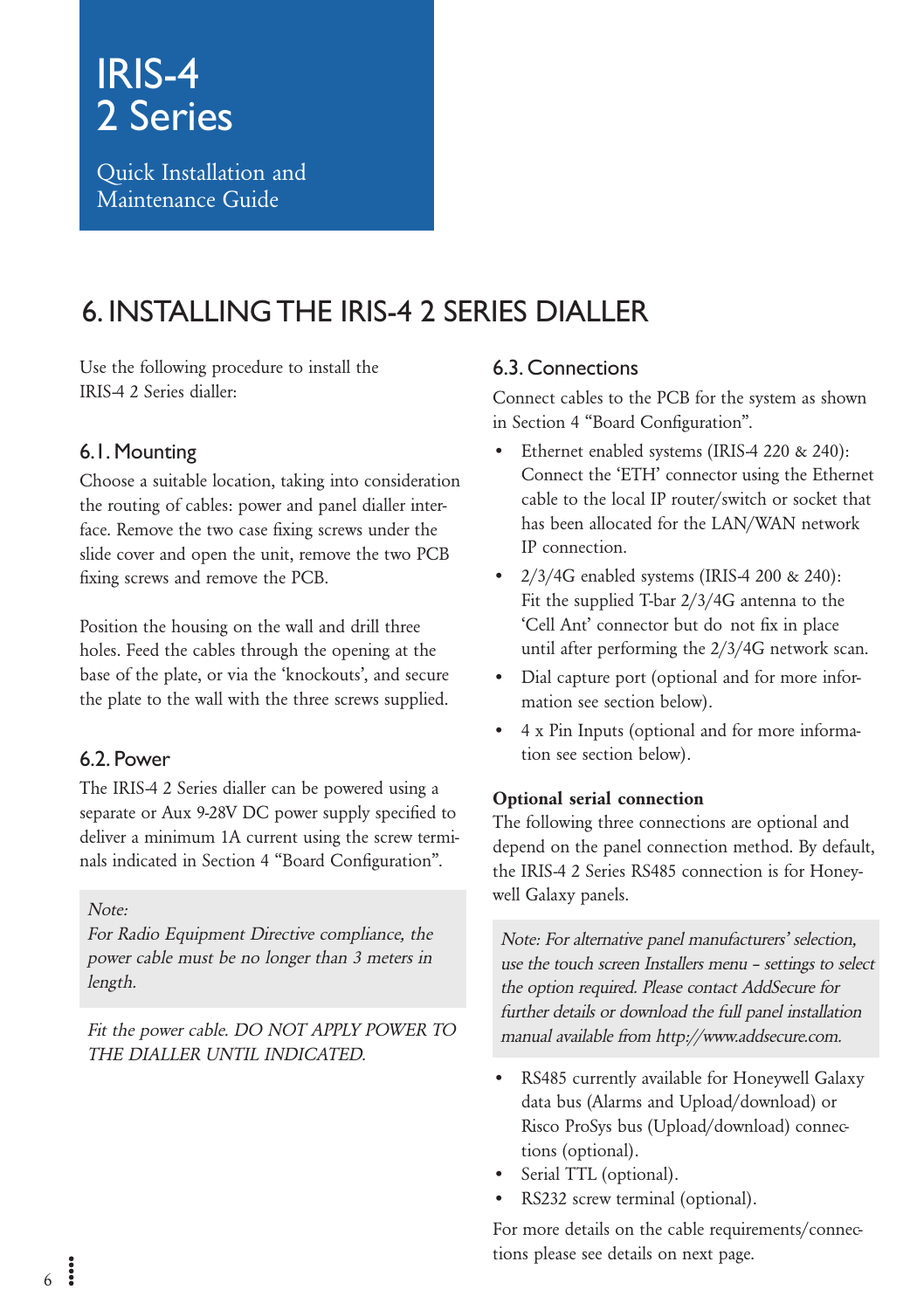#### <span id="page-6-0"></span>RS485 connections (Honeywell Galaxy or Risco ProSys)

#### IRIS-4 2 Series to Honeywell Galaxy panels

| <b>IRIS RS485 Screw terminal</b> | To           |               | Galaxy Data Bus terminal |  |
|----------------------------------|--------------|---------------|--------------------------|--|
| 0V (Power)                       |              | $\rightarrow$ | Galaxy (-)               |  |
| VIN (Power)                      |              |               | Galaxy $(+)$             |  |
|                                  | $\leftarrow$ | $\rightarrow$ | Galaxy (A)               |  |
|                                  |              |               | Galaxy (B)               |  |

#### IRIS-4 2 Series to Risco ProSys panels

| <b>IRIS RS485 screw terminals</b> | To |               | Risco Bus I terminal |  |
|-----------------------------------|----|---------------|----------------------|--|
| 0V (Power)                        |    |               | COM                  |  |
| VIN (Power)                       |    |               | <b>AUX</b>           |  |
|                                   |    | $\rightarrow$ | YEL                  |  |
|                                   |    |               | <b>GRN</b>           |  |

#### 6.4. 2/3/4G SIM card (IRIS-4 200 & 240)

DO NOT FIT SIM card until after you have performed the 2/3/4G Network Scan detailed in the Section 6.8 "Configuration". You will be prompted when to insert the SIM card.

#### 6.5. Dial Capture

Dial Capture enabled systems: Connect the two dial screw terminals to the alarm panel dialler telecoms line connection.

Note: Polarity is not important in this instance.

For EN50136-2: 2013 compliance fit the supplied 18kΩ sense resistor in parallel with the dialler output of the alarm panel, at the alarm panel end of the cable.

#### Note:

This resistor enables the dialler to detect cable faults and/or tampers, the Monitoring Centre will also need to enable the dial port monitoring on the IRIS Secure Apps software to receive alarm notifications.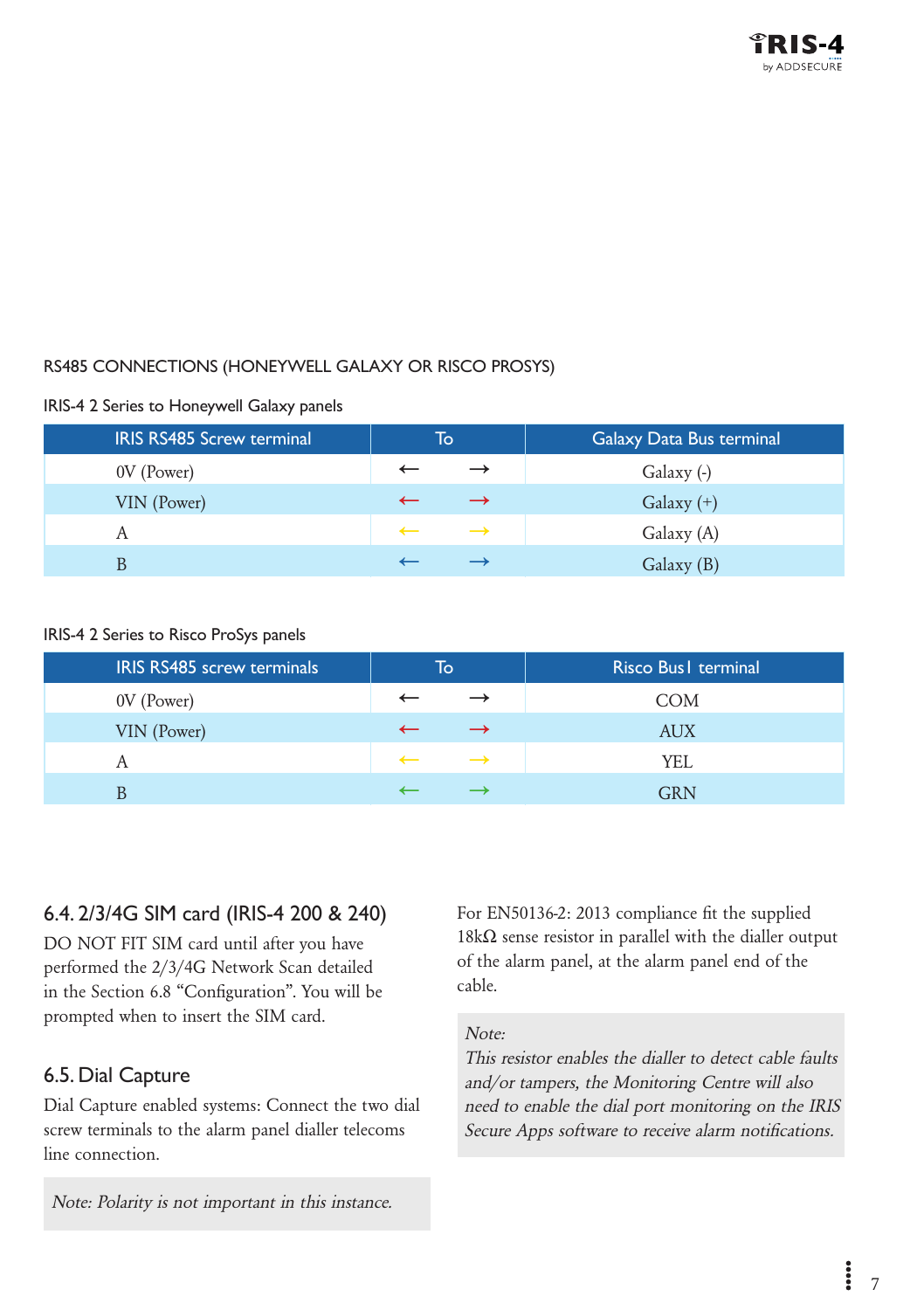<span id="page-7-0"></span>Quick Installation and Maintenance Guide

#### 6.6. Pin Inputs

The IRIS-4 2 Series dialler has four pin inputs that can be used to generate messages. These can be:

- Text messages via SMS (IRIS-4 200 & 240 2/3/4G).
- • SIA, Contact ID or Fast Format alarm messages over IP to the Monitoring Centre.

Note: You can also use the Pin alarm inputs when directly connected to an alarm panel via the dial capture, serial or RS485 connections.

#### Via Open/Close Contact Source

Each pin input is designed to be connected in a loop via an open/close contact source from an alarm panel, or other device, to a reference ground pin available on the IRIS-4 2 Series dialler, as shown.

Opening the contact (i.e. loop is open circuit) generates an alarm signal. Closing the contact generates the equivalent restore signal.



#### Via Sense Resistors

It is also possible to link the contacts to the IRIS-4 2 Series dialler via sense resistors so that an open or short circuit tamper on the loop is detectable and the Monitoring Centre alerted. In this case, the connections made should be.

#### Note:

For this feature to work correctly it is essential to connect the resistor at the contact end of the loop and not the dialler end. The Monitoring Centre must also enable the monitoring of this facility on the dialler within the IRIS Secure Apps receiving system.

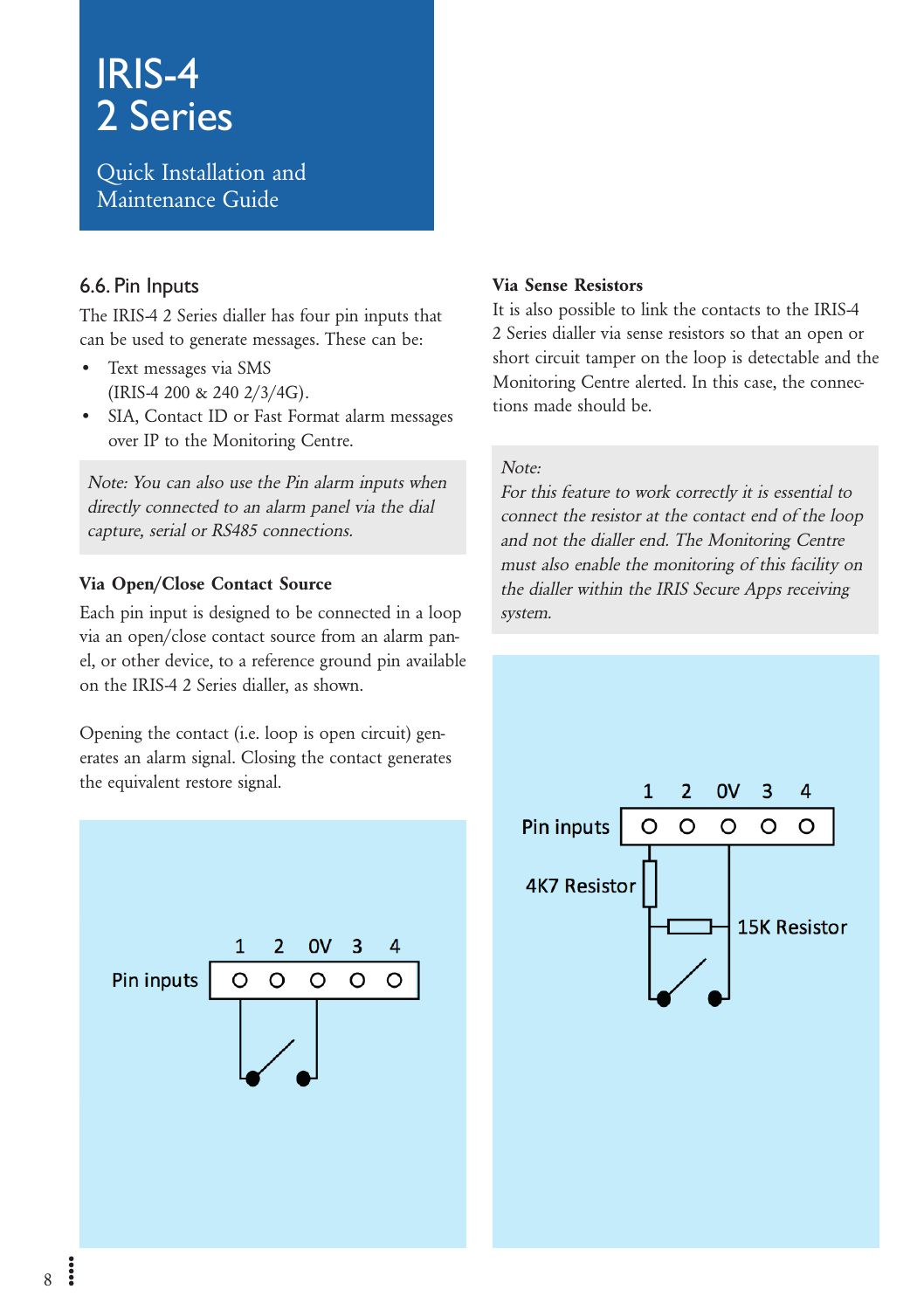#### <span id="page-8-0"></span>6.7. Switch On and Calibration

To confirm power is applied, look for the indicator 'SYS LED' flashing yellow light on the IRIS-4 2 Series dialler board. Once powered on you will have a brief window to recalibrate the touch screen if required, press the 'Touch Calibration' box at the top of the screen and follow the onscreen prompts. For more information, see Section 7.5 "Touch Screen Calibration".

#### 6.8. Configuration

To configure the dialler, use any of the following methods:

- Touch screen.
- Alarm panel integration e.g. Honeywell Galaxy (RS485 connection).

Note: Please configure the alarm panel first for connections to Honeywell Galaxy RS485 integration, as these will transmit configuration to the IRIS-4 2 Series dialler.

For more details on the alarm panel integration, download the full panel installation manual from http://www.addsecure.com.

Connect the board's Micro USB connector to a laptop/PC running the IRIS Toolbox software. Download the IRIS Toolbox user guide from [http://www.addsecure.com.](http://www.addsecure.com)

#### **Defaulting**

If at any point a complete default of the dialler is required, use the following procedure:

- 1. Enter the Installer menu on the dialler touch screen and enter the installer password.
- 2. Go to the 'Settings' option and scroll down with the scroll bar on right until you see option for 'Default All'.
- 3. Enter the 'Default All' and confirm that the dialler is to be defaulted.

#### Configuration via Touch Screen

IRIS-4 2 Series can be configured directly using the on board touch screen with the supplied stylus. Enter the default installer code: 111111 and then click 'OK'.

You will be prompted to change the password, please record the new password.

Enter and confirm a new password and press 'Save'.

The Main Menu is displayed.

| Installers Password<br>Delētē<br>Clear<br>Cance]                   |
|--------------------------------------------------------------------|
| ******<br>Installers Menu                                          |
| <b>Installation Wizard</b><br>Settings<br>'est<br>Run Network Scan |
| Back                                                               |

 $\ddot{\phantom{a}}$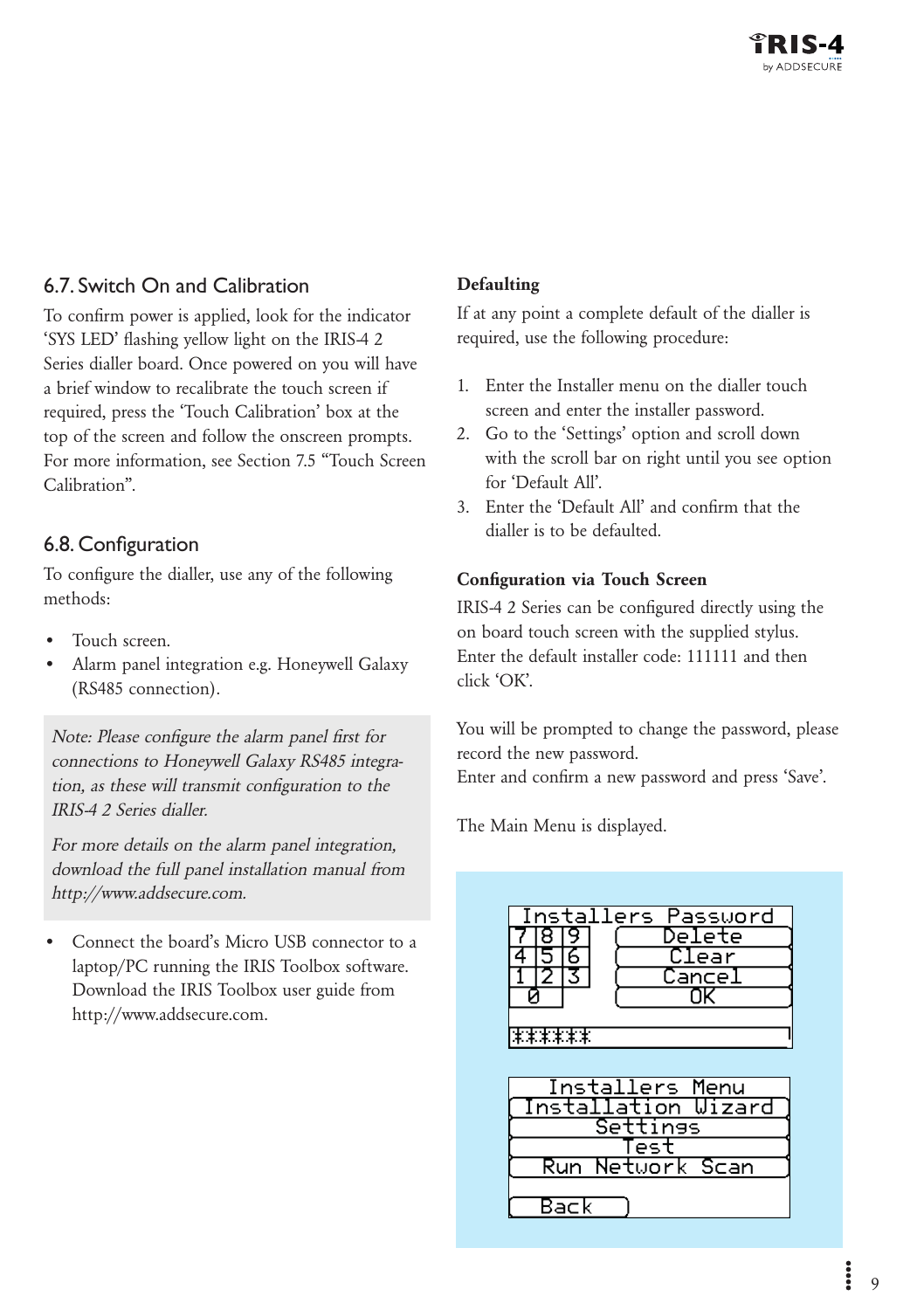<span id="page-9-0"></span>Quick Installation and Maintenance Guide

#### IRIS-4 200 or 240 with 2/3/4G connection:

#### 2/3/4G Network Scan

Select the 'Run Network Scan'. The scan must be carried out without the SIM card fitted. The dialler listens for every base station in range, requests operator name and records the signal strength. This will take a few minutes to complete.



For a reliable 2/3/4G connection it is recommended that for the chosen network (SIM card) used there should be at least two base stations with signal strength (CSQ ) of 10 or more.

If the signal strength is below or close to minimum then try to reposition the antenna or IRIS-4 2 Series dialler in different location or you can use an external building or high gain antenna (if necessary), and rerun the network scan to check signal strength. Once you have the required 2/3/4G signal strength

power down the dialler and insert the SIM card into the SIM card holder, then power the dialler back up. Go back into the 'Installers Menu' and enter in the installer code that you had setup beforehand and then select the Installation Wizard as indicated next.

#### IRIS-4 220 or 240 without 2/3/4G or after network scan completed:

#### Installation Wizard

Select the Installation Wizard and follow the on screen prompts.



Once Installation Wizard is completed and any additional panel interface configuration via the settings menu you will need to check/configure the panel for the connection method you are using:

#### 6.9. Panel Configuration Panel configuration for dial capture

If connecting the IRIS-4 2 Series dialler via the dial capture method which is connecting the Telecoms module of the panel to the dial port of the IRIS-4 2 Series, the following options will need to be configured: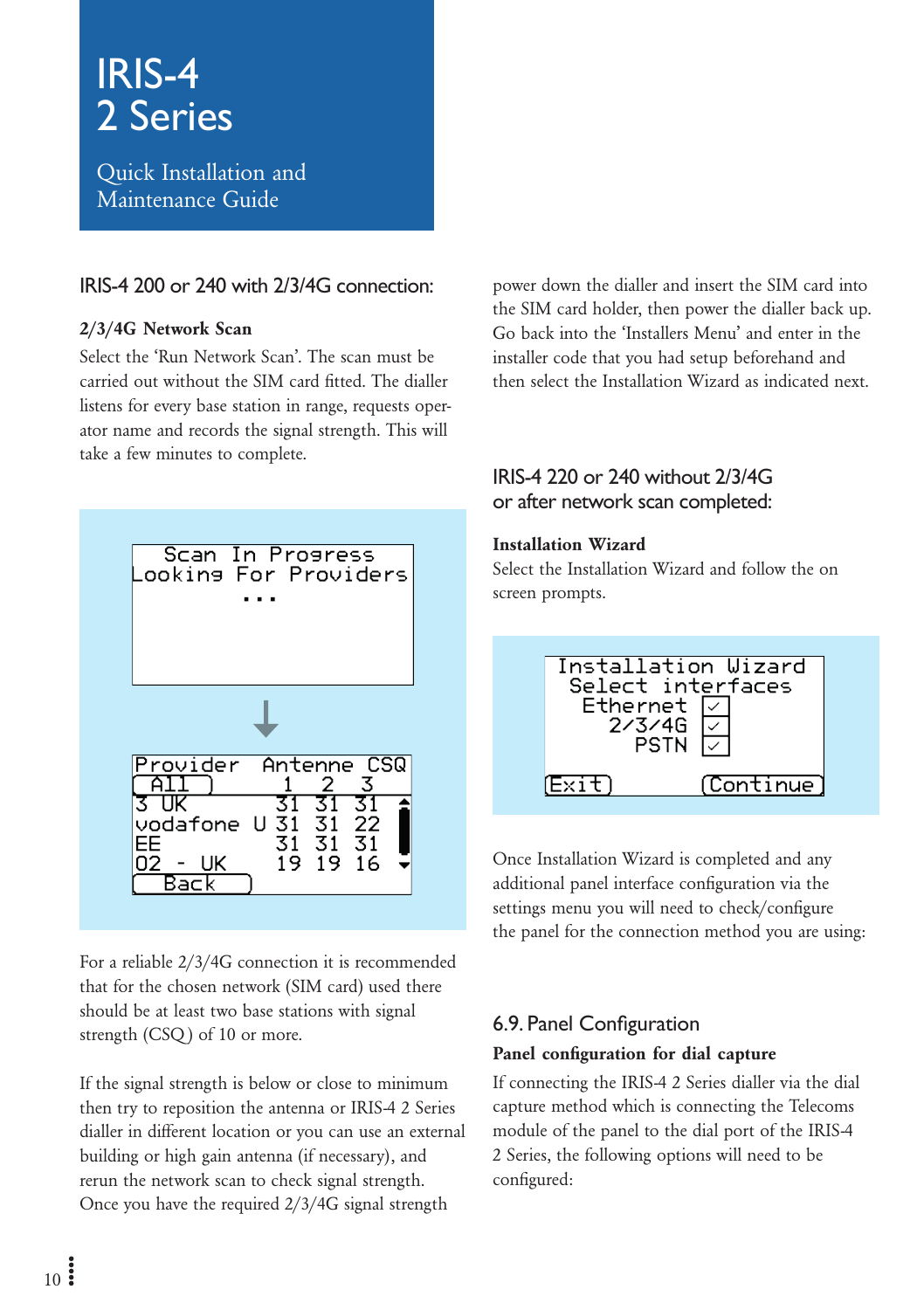<span id="page-10-0"></span>Telephone Number = the 12 digit format of the Monitoring Centre IP address (e.g. 192.168.0.34 would become 192168000034).

Account Number: 4 – 6 digit account number allocated by the Monitoring Centre.

Note: If the 'Alarm override' mode is selected, the IRIS-4 2 Series dialler replaces the phone number and the account number used by the alarm dialler with the IP address of the monitoring centre and account number entered during configuration, so there is no need to change any settings on the alarm panel.

#### Alarm panel integration e.g. Honeywell Galaxy (RS485 connection).

If you have not already made the changes to the relevant configurations in the panel for the integration, and require further details on these configurations then please download the full panel installation manual from http://www.addsecure.com.

#### 6.10. Testing

Once all configurations are complete, perform a full commissioning test with the Monitoring Centre. This will normally involve testing normal alarm transmissions from the alarm panel over all communication paths to the Monitoring Centre. Verifying acknowledgement of these alarms with the operators at the Monitoring Centre.

### 7. Maintenance

There is no requirement for any onsite maintenance on the IRIS-4 2 Series.

If engineers want to carry out a maintenance inspection, please perform the following:

- Confirm the status of the IRIS-4 2 Series unit.
- • Clear any faults on the dialler.
- Reflash IRIS-4.2 Series software to latest version.
- • Test the configured communication paths (Ethernet and/or 2/3/4G).
- • Perform full test of alarms from the alarm panel and confirm acknowledgement of these by the operators at the Monitoring Centre.

The IRIS-4 2 Series dialler will give a visual indication of the current system status via the 'SYS LED'. If this is yellow constant light the current setup of the dialler is reporting OK, yellow flashing light means the dialler is reporting some trouble events.

#### SYS LED:



Yellow Constant = OK

Yellow Flashing = Dialler is reporting some trouble events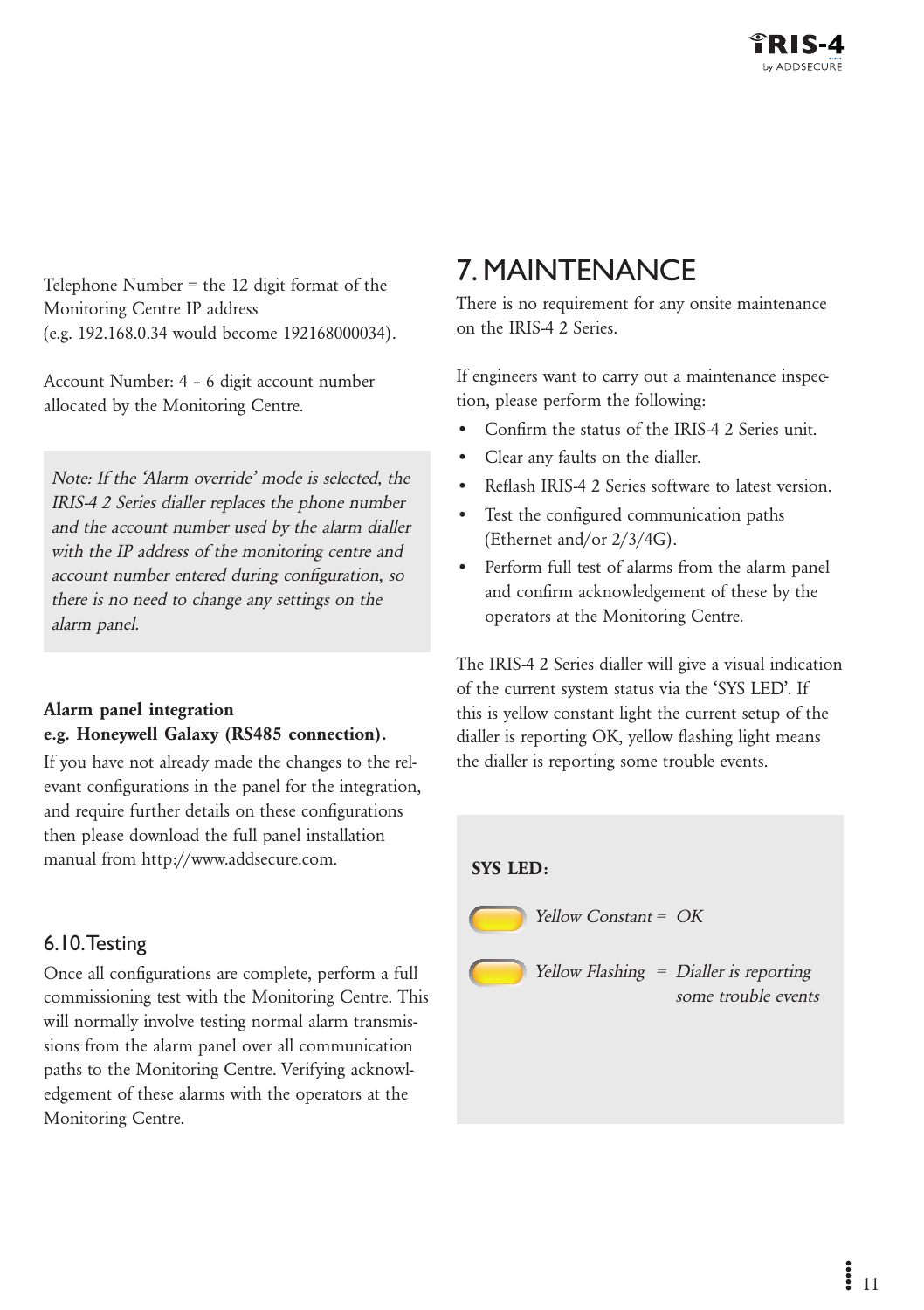<span id="page-11-0"></span>Quick Installation and Maintenance Guide

To investigate any faults or to perform checks, the IRIS-4 2 Series dialler gives engineers the option via the touch screen, to see the current faults, reflash to latest software and perform communication path checks. Engineers will need to touch the screen to exit the screen saver mode and should now be presented with the welcome screen. Engineers will now see the option indicating status and the option to enter the installer menu. The engineer will now be able to perform the following checks:

#### 7.1. Confirm Current Status

The IRIS-4 2 Series dialler will indicate "Status – ok" if the current dialler setup is all working correctly, and if the status is showing "Status – Trouble" the dialler has a trouble reported. To view the reported trouble click on the "Status – Trouble" option then "View Trouble Report".

Check the reported system troubles via the "Trouble report" menu. Please refer to the IRIS-4 2 Series Series Engineering Manual for more details available from [http://www.addsecure.com.](http://www.addsecure.com)



#### 7.2. Check Software Version/Reflash

Enter the 'Installer Menu', which will prompt for the installer code, check installation documentation to see what this is set to. Once in go to the settings menu and then scroll down and select the 'Reflash' option. On first entry to the reflash option, which could be during installation or maintenance, the engineer will be required to change the password as required for EN50136-2 compliance. Please record the password on the installation documentation. Enter the correct reflash password and you will then have the following options.



The AddSecure Reflash server IP address will already be setup under the 'Reflash IP Address' but if using an alternative Reflash IP address then change the IP address. Once you have the correct reflash IP address entered press the 'Reflash Now' to connect to the server and check if there is a later version, and if there is, it will start to reflash.

The reflash will take up to 15 minutes if via 2/3/4G and approximately 2 minutes with the Ethernet connection. Once completed the dialler will reboot and switch to the new software.

Note: All configurations for the IRIS-4 2 Series dialler are stored and there is no need to reconfigure. During the reflash process, do not remove power until dialler has completed and reset.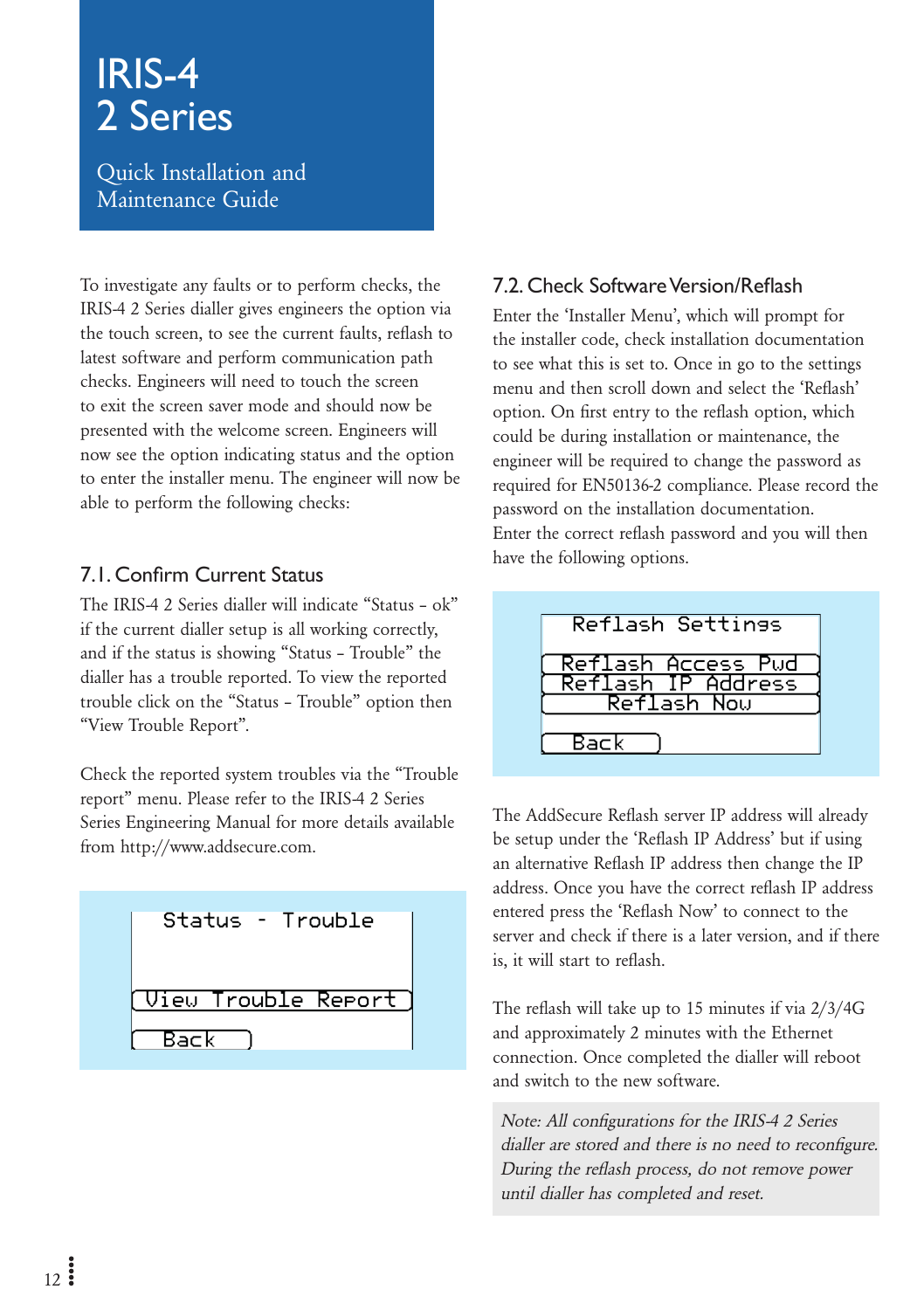#### <span id="page-12-0"></span>7.3. Communication Paths Checks

The engineers can test the communication paths for both polling and alarm communications using the 'Test' option in the Main Menu. This will perform communication path checks for each path configured.

| Ethernet test roll   |  |
|----------------------|--|
| Successful           |  |
|                      |  |
| (Continue)<br>(Exit) |  |

Please refer to the IRIS-4 2 Series Engineering Manual for more details available from [http://www.addsecure.com.](http://www.addsecure.com)

#### 7.4. Test Alarm Panel Alarms and Communication to Monitoring Centre

Depending on the Monitoring Centre engineers will now be required to perform alarm test and possibly other tests to the Monitoring Centre. Before the engineer leaves site get confirmation from the Monitoring Centre that all is working correctly.

#### 7.5. Touch Screen Calibration

The IRIS-4 2 Series dialler allows Engineers to recalibrate the touch screen if required. To perform this you have two options as detailed below:

- • On initial power on: 'Touch Calibration' box in the top part of the screen for a few seconds.
- In the Installer Menu > Settings > Display > Touch Calibration.

Press the 'Touch Calibration' box and follow the on screen prompts to calibrate the screen, as shown below:

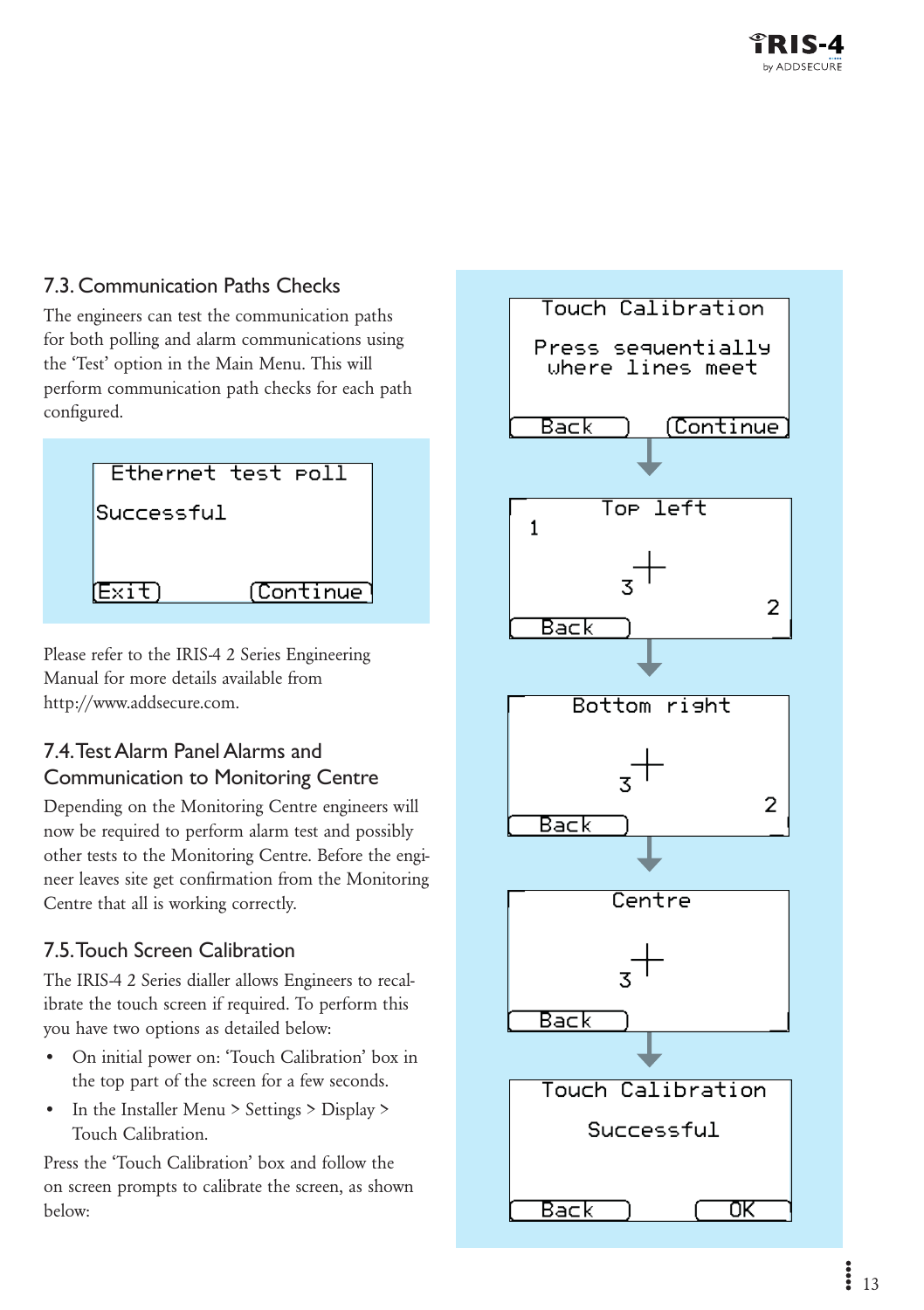<span id="page-13-0"></span>Quick Installation and Maintenance Guide

### 8. Specifications

|          | Transmission paths   | 200                               | 220                          | 240                                                                                |  |
|----------|----------------------|-----------------------------------|------------------------------|------------------------------------------------------------------------------------|--|
| Ethernet |                      |                                   |                              |                                                                                    |  |
|          | Standard             |                                   |                              | UTP 10/100 Base T with auto-negotiation                                            |  |
|          | Connection           |                                   | RJ45 socket for CAT5 cabling |                                                                                    |  |
|          | IP addressing        |                                   |                              | Dynamic (DHCP) or fixed                                                            |  |
|          | Fault detection      |                                   |                              | Loss of Ethernet synchronisation                                                   |  |
| 2/3/4G   |                      |                                   |                              |                                                                                    |  |
|          | Frequencies          | Penta band LTE (4G)               |                              | Penta band LTE (4G)                                                                |  |
|          |                      | 800/900/1800 MHz                  |                              | 800/900/1800 MHz                                                                   |  |
|          |                      | 2100/2600 MHz                     |                              | 2100/2600 MHz                                                                      |  |
|          |                      | Dual band UMTS (3G)               |                              | Dual band UMTS (3G)                                                                |  |
|          |                      | 900/2100 MHz                      |                              | 900/2100 MHz                                                                       |  |
|          |                      | Dual band GSM (2G)                |                              | Dual band GSM (2G)                                                                 |  |
|          |                      | 900/1800 MHz                      |                              | 900/1800 MHz                                                                       |  |
|          | Connection           | SMA socket for antenna            |                              | SMA socket for antenna                                                             |  |
|          | Fault detection      | Loss of registration with network |                              | Loss of registration with network                                                  |  |
| IP       |                      |                                   |                              |                                                                                    |  |
|          | TCP ports (outbound) |                                   |                              | 53165 (Alarms & Polling), 51292 (Diagnostic & Reflashing), 10001 (Upload/Download) |  |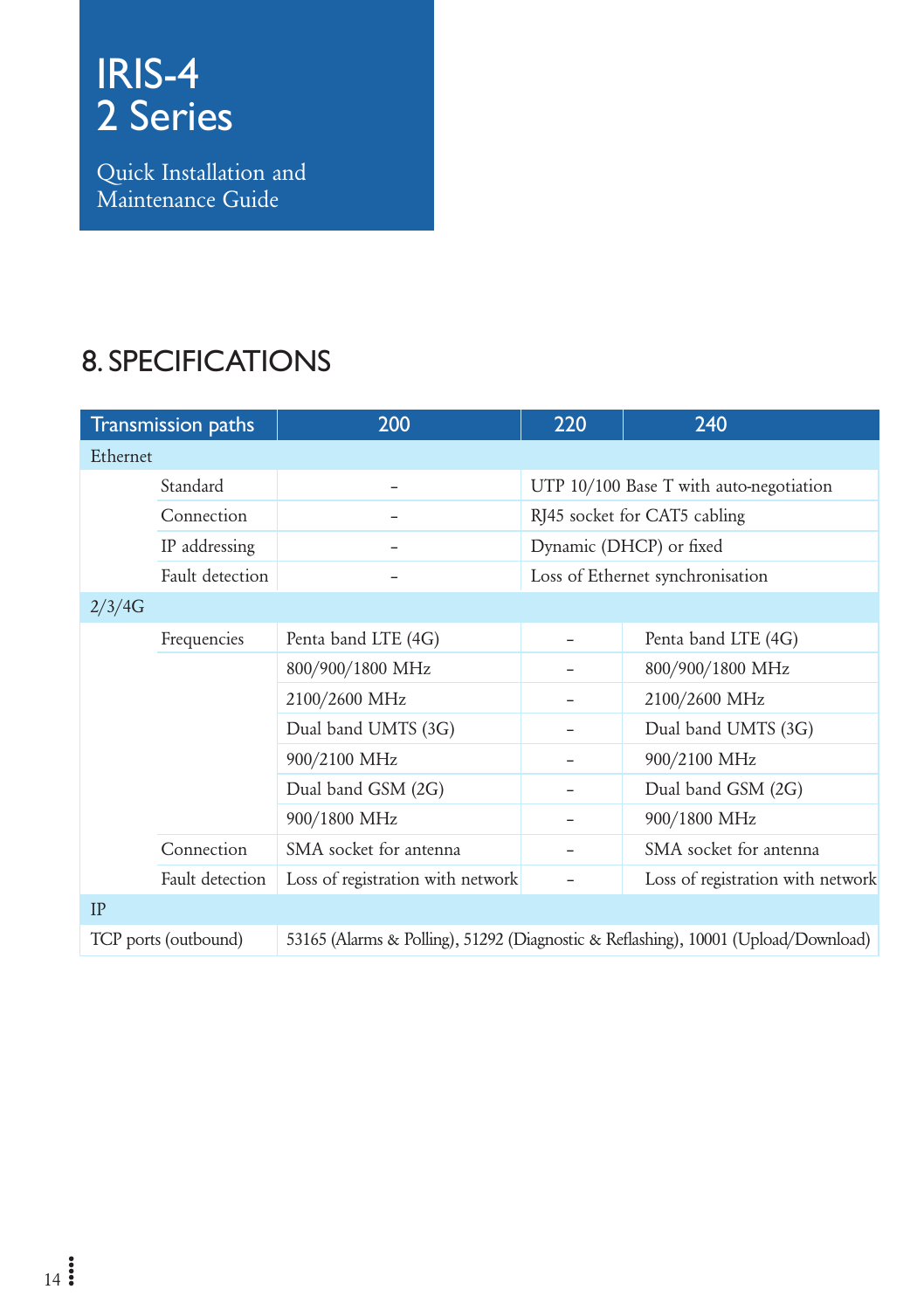

| <b>Transmission paths</b>                                 | 200                                                                                                                                      | 220                                                             | 240                       |  |
|-----------------------------------------------------------|------------------------------------------------------------------------------------------------------------------------------------------|-----------------------------------------------------------------|---------------------------|--|
| Alarm transmission                                        |                                                                                                                                          |                                                                 |                           |  |
| Interface to Monitoring Centre                            | IRIS Secure Apps or IRIS Management Suite<br>via EN 50136-2 pass-through mode                                                            |                                                                 |                           |  |
| Dial capture interface to alarm panel                     | Two wire interface via terminal block                                                                                                    |                                                                 |                           |  |
| Serial interface to alarm panel                           |                                                                                                                                          | RS485, TTL, RS232 Note: RS232 cabling must not exceed 30 meters |                           |  |
| PIN Inputs interface to alarm panel                       | Maximum input voltage range 0V to +24V                                                                                                   |                                                                 |                           |  |
|                                                           | Input 'low' (alarm) threshold $\leq 1$ V                                                                                                 |                                                                 | Note:<br>Cabling must not |  |
|                                                           | Input 'high' (restore) threshold > 2V                                                                                                    |                                                                 | exceed 3 meters           |  |
|                                                           |                                                                                                                                          | Internal pull-up impedance 10K to 3.3V supply                   |                           |  |
| Alarm protocols                                           |                                                                                                                                          | SIA (level 1 to 3) reference SIA DC-03-1990.01(R2003.10)        |                           |  |
|                                                           | Contact ID reference SIA DC-05-1999.09                                                                                                   |                                                                 |                           |  |
|                                                           | Fast format (Scancom)                                                                                                                    |                                                                 |                           |  |
|                                                           | Robofon (Dial capture only)                                                                                                              |                                                                 |                           |  |
|                                                           | Telim (Dial capture only)                                                                                                                |                                                                 |                           |  |
|                                                           | CESA (Dial capture only)                                                                                                                 |                                                                 |                           |  |
| Tamper detection reporting to<br><b>Monitoring Centre</b> | Dial capture interface, Lid & back tamper, Serial Interface, Pin inputs                                                                  |                                                                 |                           |  |
| Fault reporting to Monitoring Centre                      | Transmission interface/path fault                                                                                                        |                                                                 |                           |  |
| Relay outputs                                             |                                                                                                                                          |                                                                 |                           |  |
| Maximum operating voltage                                 | 24V DC                                                                                                                                   |                                                                 |                           |  |
| Maximum current rating                                    | 100mA DC                                                                                                                                 |                                                                 |                           |  |
| Power supply                                              |                                                                                                                                          |                                                                 |                           |  |
| Supply voltage                                            | 9V to 28V DC                                                                                                                             |                                                                 |                           |  |
| Typical current                                           | 124mA @ 12V DC                                                                                                                           | 138mA @ 12V DC                                                  | 140mA @ 12V DC            |  |
| Maximum current                                           | 1A @ 12V DC                                                                                                                              |                                                                 |                           |  |
| Recommended external PSU                                  | <u>a ma</u><br>12V DC 1A 12 Watt<br>Note: For Radio Equipment Directive the power cable needs to be<br>no longer than 3 meters in length |                                                                 |                           |  |
| Environmental                                             |                                                                                                                                          |                                                                 |                           |  |
| Operating temperature range                               | $-10^{\circ}$ C to 55 $^{\circ}$ C                                                                                                       |                                                                 |                           |  |
| Operating humidity range                                  | 95% max., non-condensing                                                                                                                 |                                                                 |                           |  |
| Weights and dimensions                                    |                                                                                                                                          |                                                                 |                           |  |
| Physical dimensions                                       | 19 cm x 13 cm x 4 cm                                                                                                                     |                                                                 |                           |  |
| PCB weight                                                | 550 grams                                                                                                                                |                                                                 |                           |  |
| Fully packaged weight                                     | 750 grams                                                                                                                                |                                                                 |                           |  |